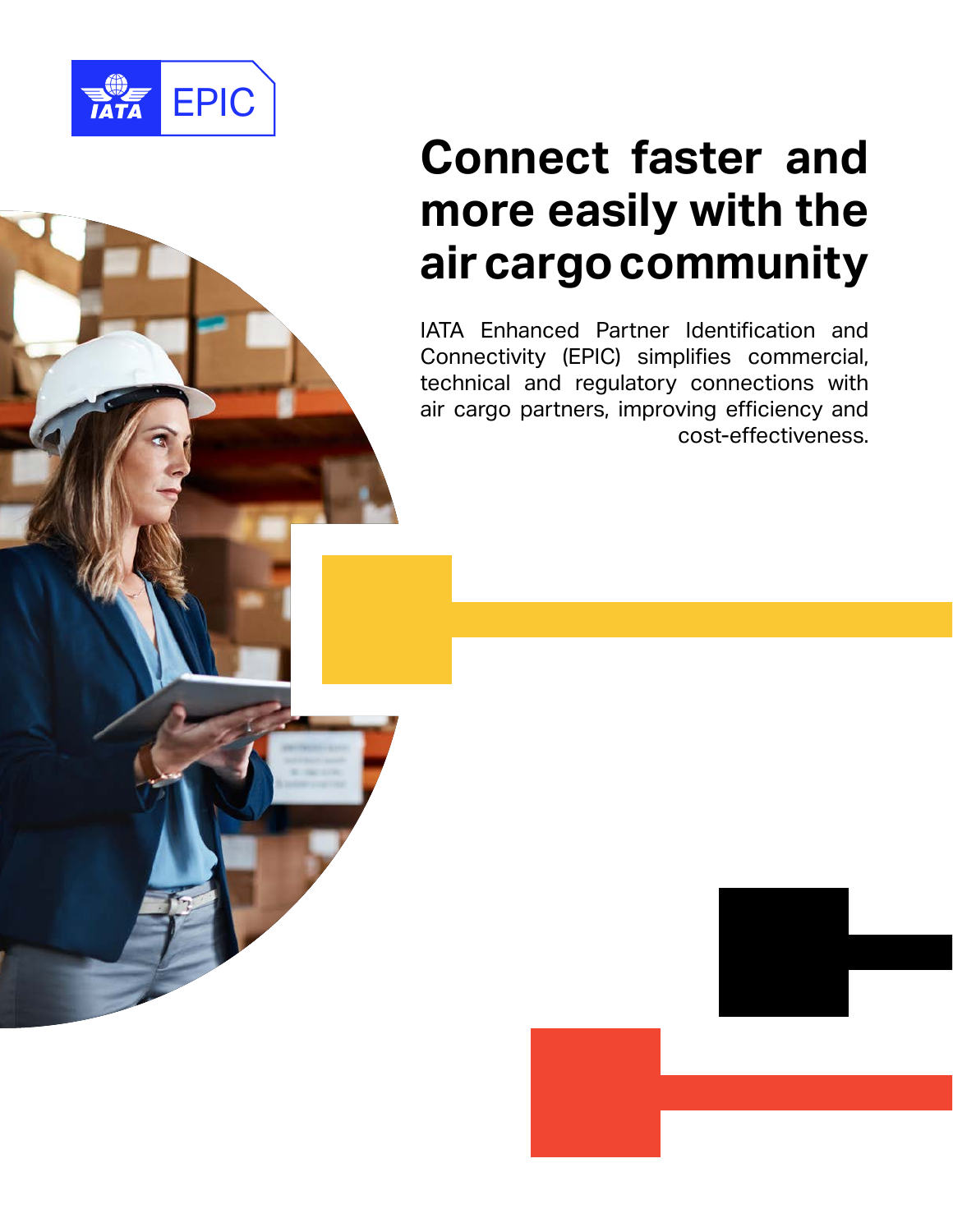### **Streamline your connection processes cost-effectively**

The air cargo community is vast and diverse, and connecting with the various players to establish commercial relationships, set up digital links, and convey or solicit information can be complex and timeconsuming. And time, as we all know, is money.

IATA EPIC simplifies and speeds up the process of connection. It is a centralized platform specifically designed for the air cargo industry:

- To facilitate both commercial and technical connections between
	- Airlines
	- Freight forwarders
	- Parcel shipping service providers or postal operators
	- $-$  Ground handlers
	- IT service, Messaging and Cargo Community System (CCS) providers

To facilitate air cargo regulatory compliance by enabling government bodies such as customs and border control to publish security risk assessment stipulations to the community at large.

Via an easy-access web portal and an annual subscription, you can:

- Manage your own organization's digital connectivity IDs, messaging capabilities and other vital air cargo information, retaining full access to and control over your data.
- Distribute your information to your identified partners, and make it public so new and potential partners can find it.
- Visualize your established connections, new requests to connect or update, and others' publicly available information.

#### **Unlock the power of connection**



With comprehensive air cargo partner intelligence at your fingertips:

Commercial departments can optimize revenue potential

- IATA EPIC makes time-to-revenue for new partnerships almost immediate.
- Publishing your connectivity information increases your visibility with a virtual "open for business" sign.
- Easy access to Advance Cargo Information (ACI) and Pre-Loading Advance Cargo Information (PLACI) regulations facilitates compliance.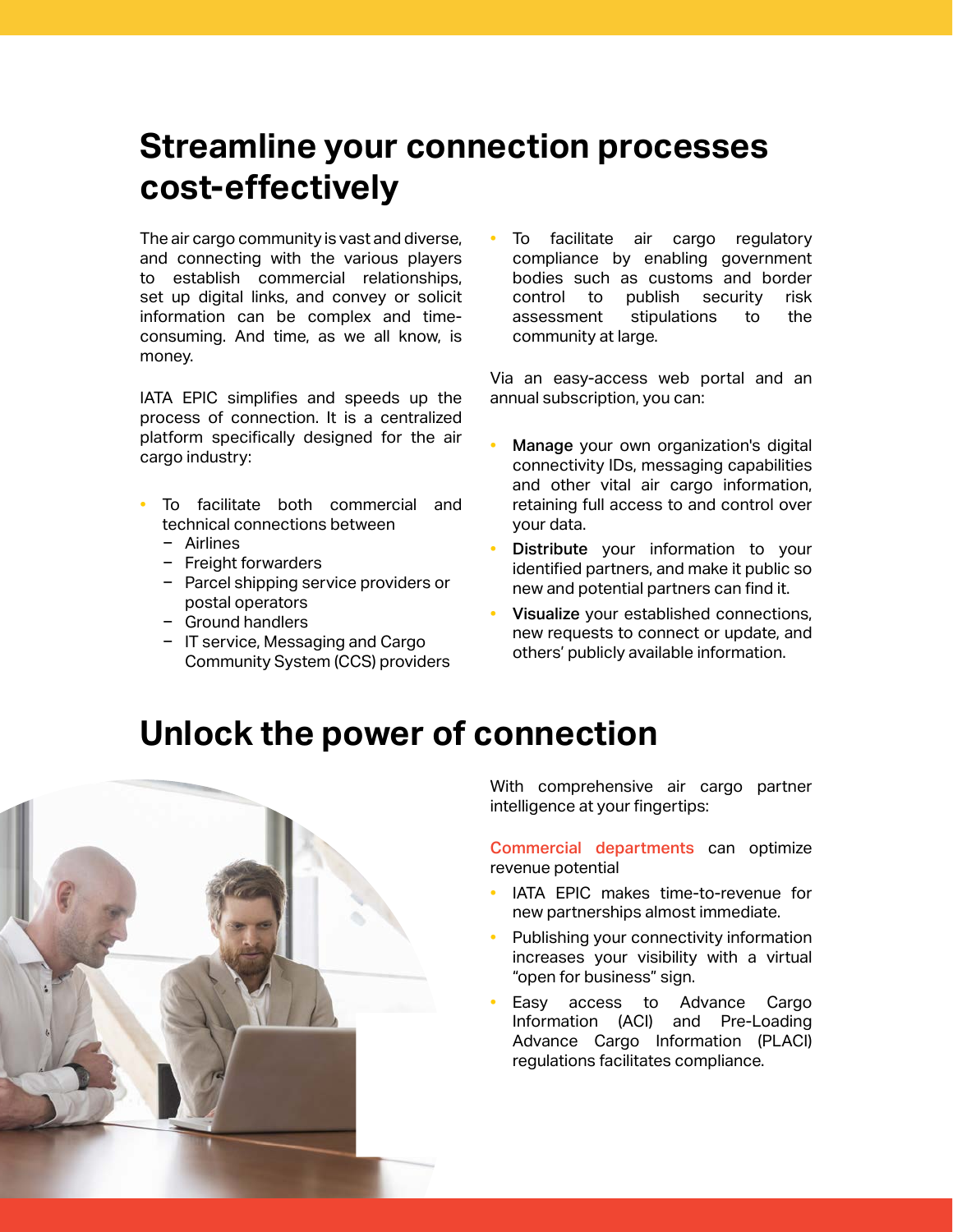

Technical departments and CCS providers can ensure the best, most cost-effective service to clients

- IATA EPIC reduces time-to-connect with new air cargo partners from an estimated six weeks to a matter of hours.
- Streamlining your connectivity setup activities allows you to plan your department's workload and allocate resources correctly, to improve

efficiency across the board.

Centralized connection information multiplies your options for managing connectivity.

Government departments can ensure regulations concerning advance cargo information are available to all

#### **Here's how it works**



- Set up your organizational profile for your main office, with contact details, who has access, and when and how you want to receive notifications.
- Add connectivity and capability information – including connectivity IDs and messaging capabilities for all your locations.
- Locate your partners  $-$  in the partnership database, and mark them as your connections.
- Distribute your IDs and messaging capabilities – to your new partners, ensure your existing partners have

your latest information, and receive theirs; contextual messaging facilitates communication and understanding.

- Put up a virtual "open for business" sign – by making your ID information openly public or only to organizations you've pre-selected, by accessing potential new partners' public information and initiating a partnership request via the platform for maximum efficiency.
- Track the volume of your connections – to visualize all your station IDs and requests and report on your activity.

IATA EPIC can be accessed through a web portal or integrated into your IT system through a web service.